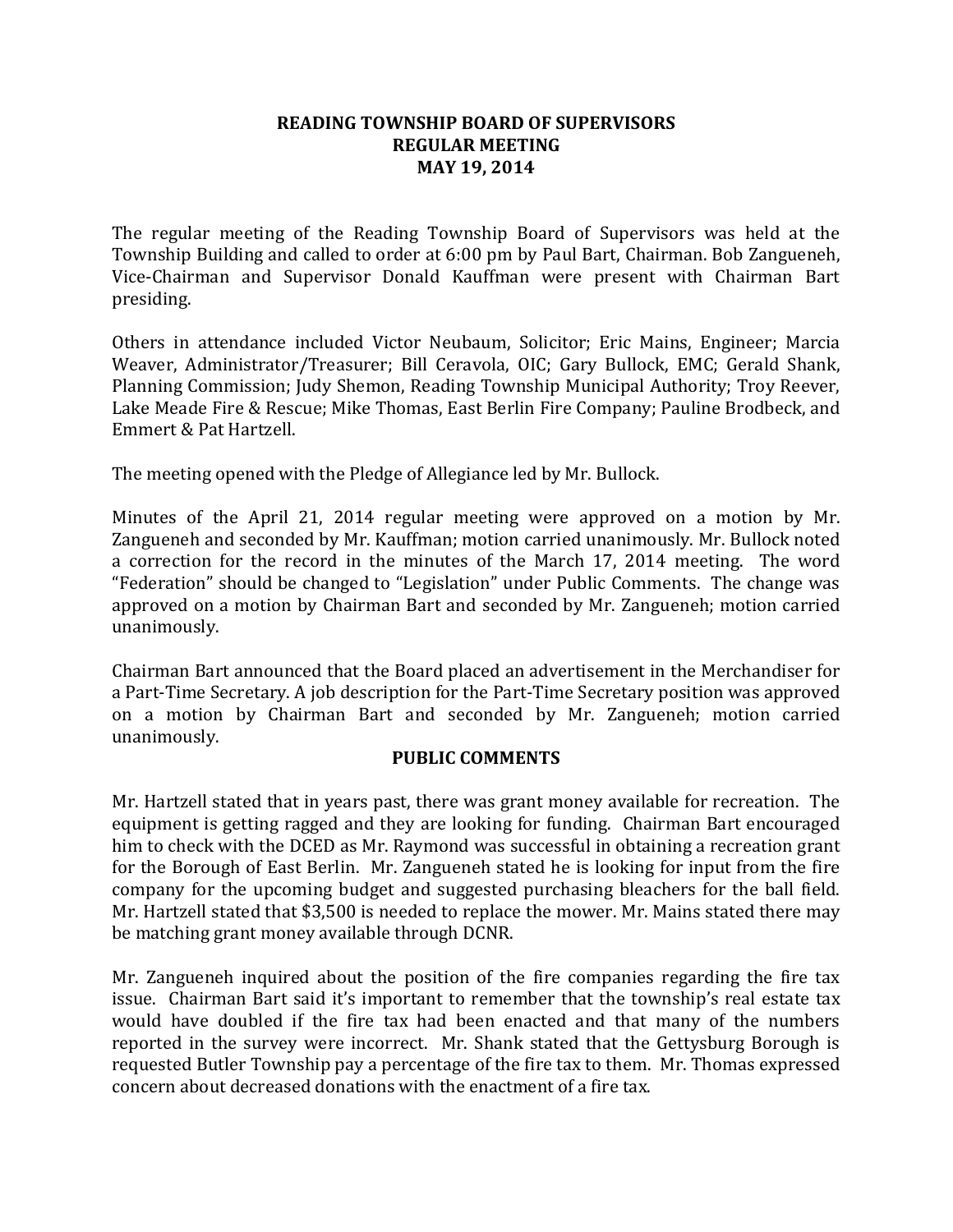READING TOWNSHIP BOARD OF SUPERVISORS MAY 19, 2014 PAGE 2 OF 4

Mr. Bullock stated that a medical director was found for the Hampton Fire Company and is the same one used by York Springs and Heidlersburg Fire Companies.

## **ENGINEER'S REPORT**

### **Brough Hill Road Phase II Project**

Mr. Mains reported the following bid results from the bid opening at 8:30 am this date:

| Hempt Brothers Inc.       | \$285,605 |
|---------------------------|-----------|
| Kinsley Construction Inc. | \$246,662 |

New Enterprise Stone & Lime Co., Inc. \$240,600

Mr. Mains was authorized to issue the Notice of Intent to Award to New Enterprise, Stone and Lime Co., Inc. for the Phase II – Brough Hill Road Resurfacing Project, for the bid amount of \$240,600, conditioned upon submission and acceptance of all necessary documents as outlined in the Bid Specifications, on a motion by Chairman Bart and seconded by Mr. Zangueneh; motion carried unanimously. Mr. Mains needs to know from Mr. Dissinger an approximate starting date. He is also working on updating the Construction Specifications Manual.

## **MISCELLANEOUS**

## **Reading Township Municipal Authority Loan & Township Financial Report**

Mr. Zangueneh stated that just as an accounting procedure, he now wants the Municipal Authority loan amount of \$99,925.64 paid to P & G Partners by check #13886 on 12/20/12 to be shown on the Township's monthly financial statement. The transaction was a loan, not a gift, and therefore should be recorded as such. As stated in the minute records of December 17, 2012, the loan was for two years and would be reimbursed when they received financing for the project. The Treasurer was approved to transfer the funds from a CD Account to the General Fund and issue payment to P&G Partners. The transaction took place as an expense and as a result does not show on the financial statement as a loan. Mrs. Shemon said she forwarded Mr. Zangueneh's e-mail messages onto their solicitor and that the matter will be discussed tomorrow evening at a special meeting arranged with the boards and their solicitor for this purpose.

Chairman Bart left the meeting at 6:30 pm to attend a prior engagement. Vice-Chairman Zangueneh presided over the remainder of the meeting.

### **Roger & Cindy Helmers/Flood Debris**

Approval was given for the Helmer's to bring the flood debris to the township building and Neiderers Sanitation will be contacted for the pick-up.

# **Maggie Paulino, Church Building**

Approval was given for Attorney Neubaum to extend the current lease agreement for an additional six month term on a motion by Mr. Zangueneh and seconded by Mr. Kauffman; motion carried.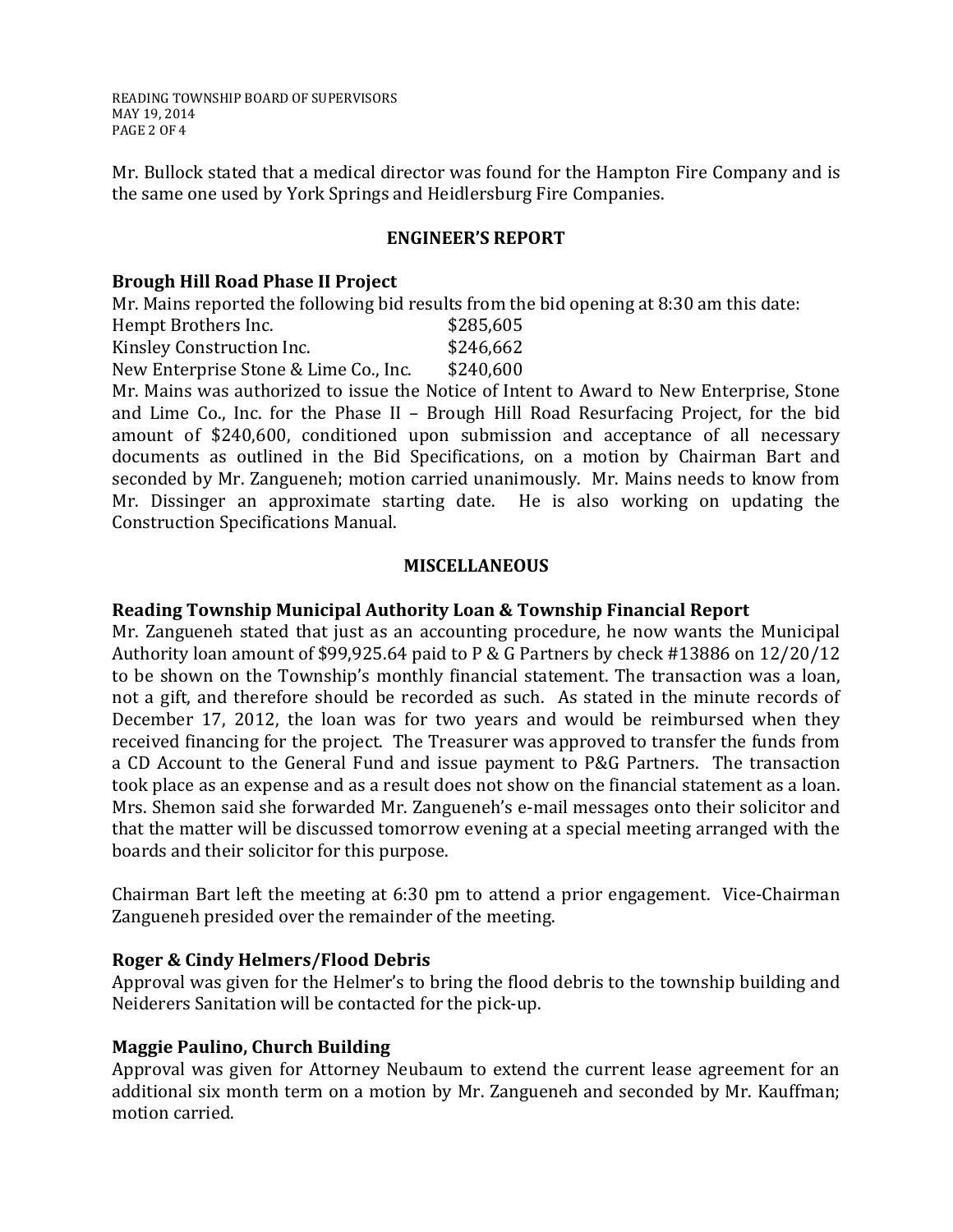READING TOWNSHIP BOARD OF SUPERVISORS MAY 19, 2014 PAGE 3 OF 4

## **Hampton/Reading Township Community Yard Sale**

Approval was given for the yard sale advertisement to be placed in the Merchandiser on a motion by Mr. Zangueneh and seconded by Mr. Kauffman; motion carried.

## **Use of Non-Emergency Fire Police**

Approval was given for the use of non-emergency fire police to serve during the Hampton Memorial Observance on Friday, May 23rd on a motion by Mr. Zangueneh and seconded by Mr. Kauffman; motion carried.

### **Supervisor's Expense Statement**

An expense statement submitted by Chairman Bart for the month of April in the amount of \$47.04 was approved on a motion by Mr. Zangueneh and seconded by Mr. Kauffman; motion carried. An expense statement submitted by Mr. Zangueneh for the month of April in the amount of \$42.33 was approved on a motion by Mr. Kauffman and seconded by Mr. Zangueneh; motion carried.

## **AGRICULTURAL SECURITY AREA**

A proposal from Barry L. Keller, et al & Sonya Keller for addition to the Agricultural Security Area was received and acknowledged by the Board of Supervisors.

# **TREASURER'S REPORT**

The Treasurer's Report for the month of April was approved as submitted on a motion by Mr. Zangueneh and seconded by Mr. Kauffman; motion carried.

# **ADMINISTRATIVE REPORTS FOR THE MONTH OF APRIL**

Department Reports submitted from the Police, Public Works, Zoning & Code Enforcement and Building Inspector were approved as submitted, on a motion by Mr. Zangueneh and seconded by Mr. Kauffman; motion carried.

Officer Ceravola reported that Officer Beyer broke a finger on his right hand and will be out of work for a minimum of four weeks. Weekend overtime was approved on a motion by Mr. Zangueneh and seconded by Mr. Kauffman; motion carried. A vehicle was rescued from the water Friday night on South Browns Dam Drive at the end of Staub Road. No the water Friday night on South Browns Dam Drive at the end of Staub Road. No barricades were up and the vehicle went under the water. recommended that the barricades be put up anytime flooding may occur. Supervisor Kauffman recommended that swing gates be put in place. The Hampton Fire Company, Lake Meade Fire & Rescue and the East Berlin Fire Company are the only fire companies in the county that are certified in water rescue.